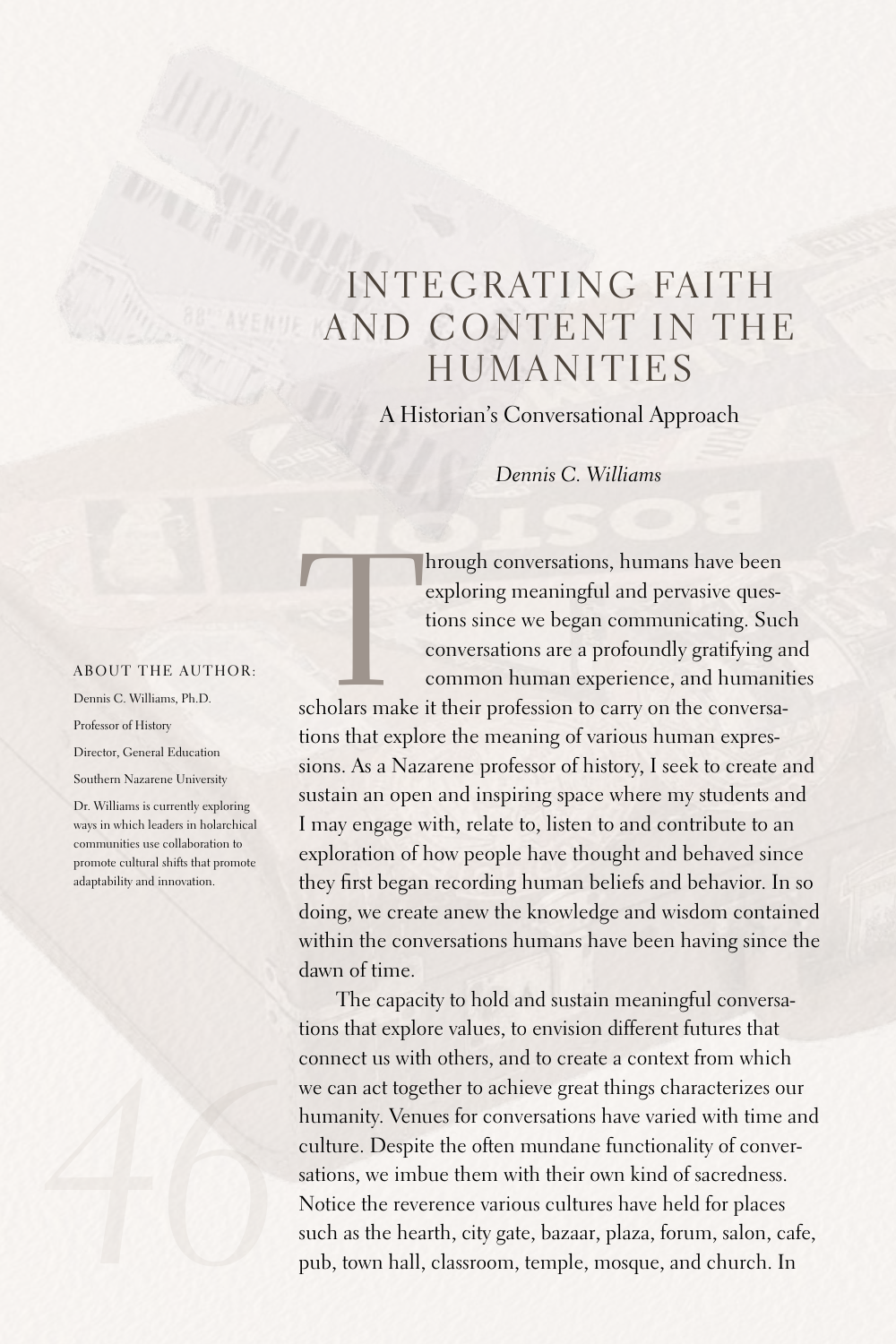those venues people spread news, told stories, flirted, discussed philosophy, poured out their sorrows, dreamed dreams, and shared visions. It is through such conversations that we

have created the relationships that maintain and sustain our essential humanity.

When we engage in conversations that share values; create meaning; construct an awareness of causes in which we are willing to invest our lives; and formulate plans and



communities of action that embody our shared visions, we engage in fulfilling our purpose as tenders of our social garden.As a historian living and working in a Nazarene higher educational context, I have discovered that when I stand in the place where my academic discipline and faith overlap, I can create and maintain a space that draws those with whom I relate into potentially transcendent and spiritually transformational conversations.

In that space, the conversations in which we engage are diverse and transformative. Sometimes the conversations begin as local and immediate—newsy perhaps. Along with others in the humanities, historians have long practice n that space, the conversations in which we engage are diverse and transformative. Sometimes the conversations begin as local and immediate—newsy perhaps.Along turning news into deep conversations. We ask why; we plumb motivations; we look for linkages and analogies; and finally we ask, "And so now what?"

One of the meaningful conversations I enjoy hosting, because it is so engaging, is about how humans have thought about and acted toward the "other." Whether starting with elements of nature, other people, or the divine, this conversation is as rich and rewarding as it has been compelling through

*Where my academic discipline and faith overlap, I can create a space for . . . spiritually transformational conversations.*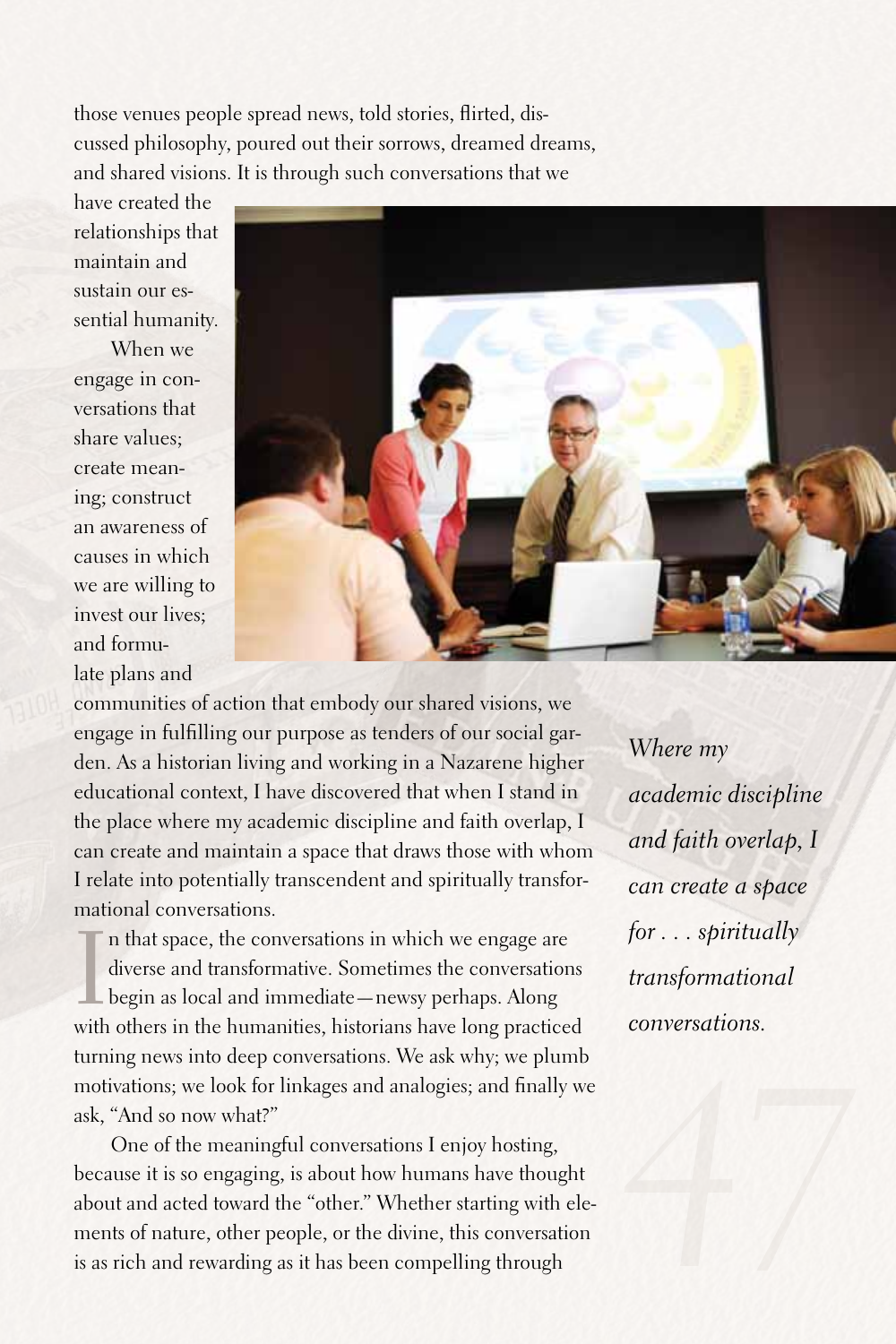time. It is a question that underlies conversations about just war, genocide, earth keeping, social justice, the role of God in natural disasters, and many others. Such conversations take on various meanings as we consider the size and complexity



of the world. Throughout history, when people's awareness expanded from local and tribal to global and perhaps to universal, they had to reformulate some of their ideas in order to sort out and explain new relational realities. Because our students are expanding the scope of their awareness, they find conversations that increase their knowledge of the world relevant. They are ready to broaden their horizons, and their engagement in such conversa-

tions has powerful transformative potential for them.

*By holding conversations about "others" in time, place, and culture, we create an opportunity to explore how those experiences might be meaningful to us.*

In a class concerning world civilizations, we discuss how becoming aware of a larger world stimulated some people to reconsider the ways humans should interact with one another, how they relate to the larger cosmos, and how they relate to the divine. When conversing with one another about the rise of Buddhism or Zoroastrianism; the importance of Confucianism and Taoism to Chinese identity and perspectives; the transition from Hellenic to Hellenistic culture in the wake of the Greco-Persian Wars; or the evolution of Jewish and Christian thought and practice in response to historical contextual changes, we can be engaged in a form of those original transformational conversations. When we hold informed conversations about the ways Muslims grappled with how to spread their gospel, retain fundamental theological purity, and live practically with their neighbors in Spain, India, or Kenya, we grapple along with them and explore through their experiences different ways of relating with others. When we observe how Europeans responded to the plague or interacted with Native American peoples, we explore ways that we humans have attempted to make sense of otherness. We try to listen to their conversations in order to inform our own.

By holding conversations about "others" in time, place, and culture in a Nazarene college classroom, where claims about human/divine relationships are held to be possible, we create an opportunity to explore how those experiences might be meaningful to us in our particular context. We ask to what